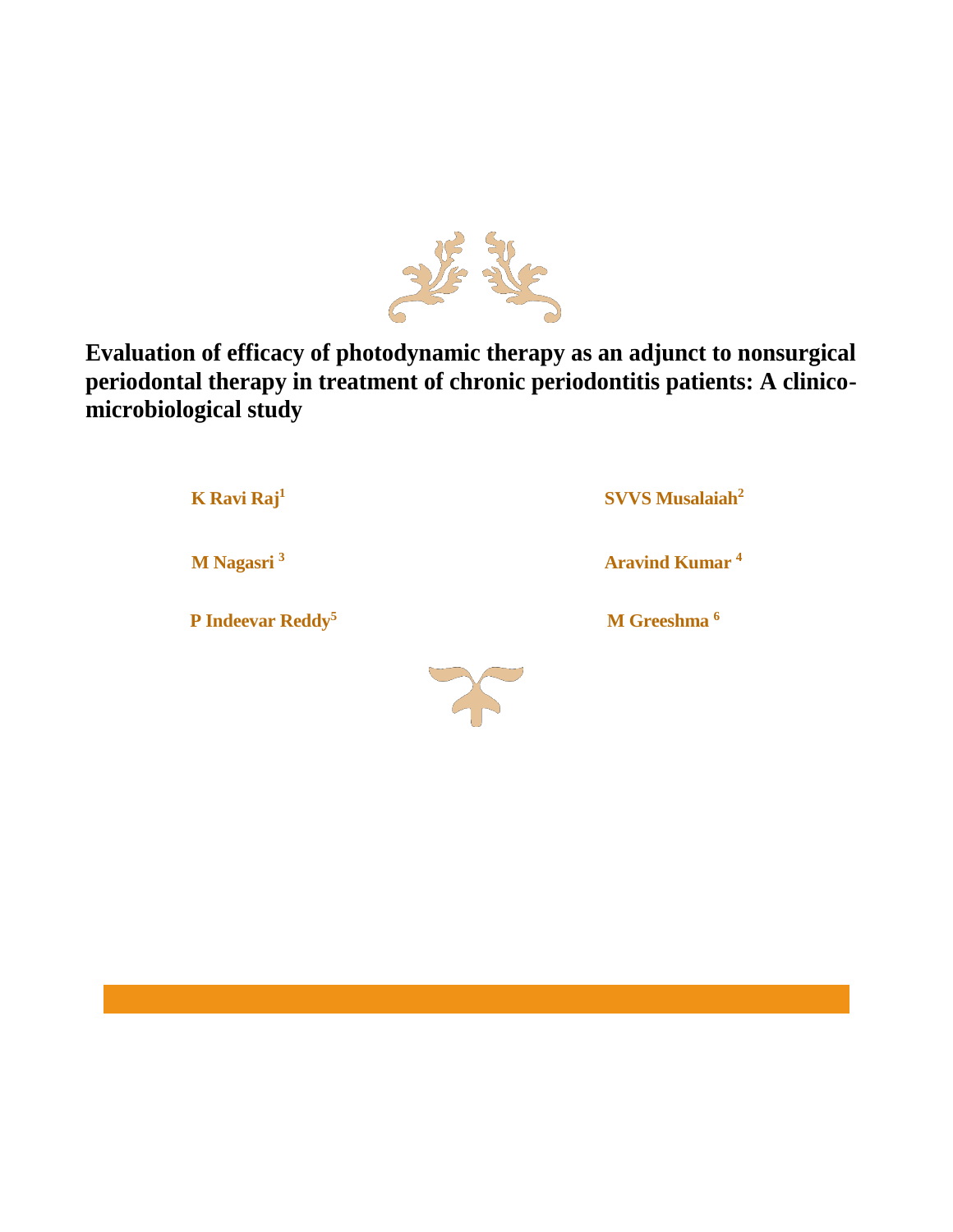# Evaluation of efficacy of photodynamic therapy as an adjunct to nonsurgical periodontal therapy in treatment of chronic periodontitis patients: A clinico-microbiological study

# *ABSTRACT*

*Background and Objectives: Photodynamic therapy (PDT) is a local noninvasive treatment modality without side effects caused by antibiotics. The aim of this study was to evaluate the efficacy of adjunctive use of PDT with scaling and root planing as compared with SRP alone in the treatment of chronic periodontitis. Subjects and Methods: Twenty participants with chronic periodontitis having probing pocket depths (PDs) of ≥5 mm were selected for the study. Patients were randomly divided into control group and test group with ten patients in each group. Full-mouth SRP* was performed in both the groups, followed by PDT in test group. Assessment of *plaque index (PI), gingival index (GI), PD, and clinical attachment level (CAL) was done at baseline and after 3 months. Microbiological assessment of Porphyromonas gingivalis, Tannerella forsythia, and Treponemadenticola was done by polymerase chain reaction (PCR) at baseline and 3 months after the therapy.*

*Results: There was a significant reduction in PI, GI, PD, CAL, and microbiologic parameters in test group, following SRP and PDT, when compared with SRP alone in control group.*

*Conclusion: PDT in conjunction with SRP has shown additional improvement in periodontal parameters when compared to SRP alone and has a beneficial effect in chronic periodontitis patients.*

*KEYWORDS***:** *Periodontitis, photodynamic therapy, photosensitizer, pocket*

TheChroniclesOfStomatologyVol.2Issue 1Jan-Mar,2022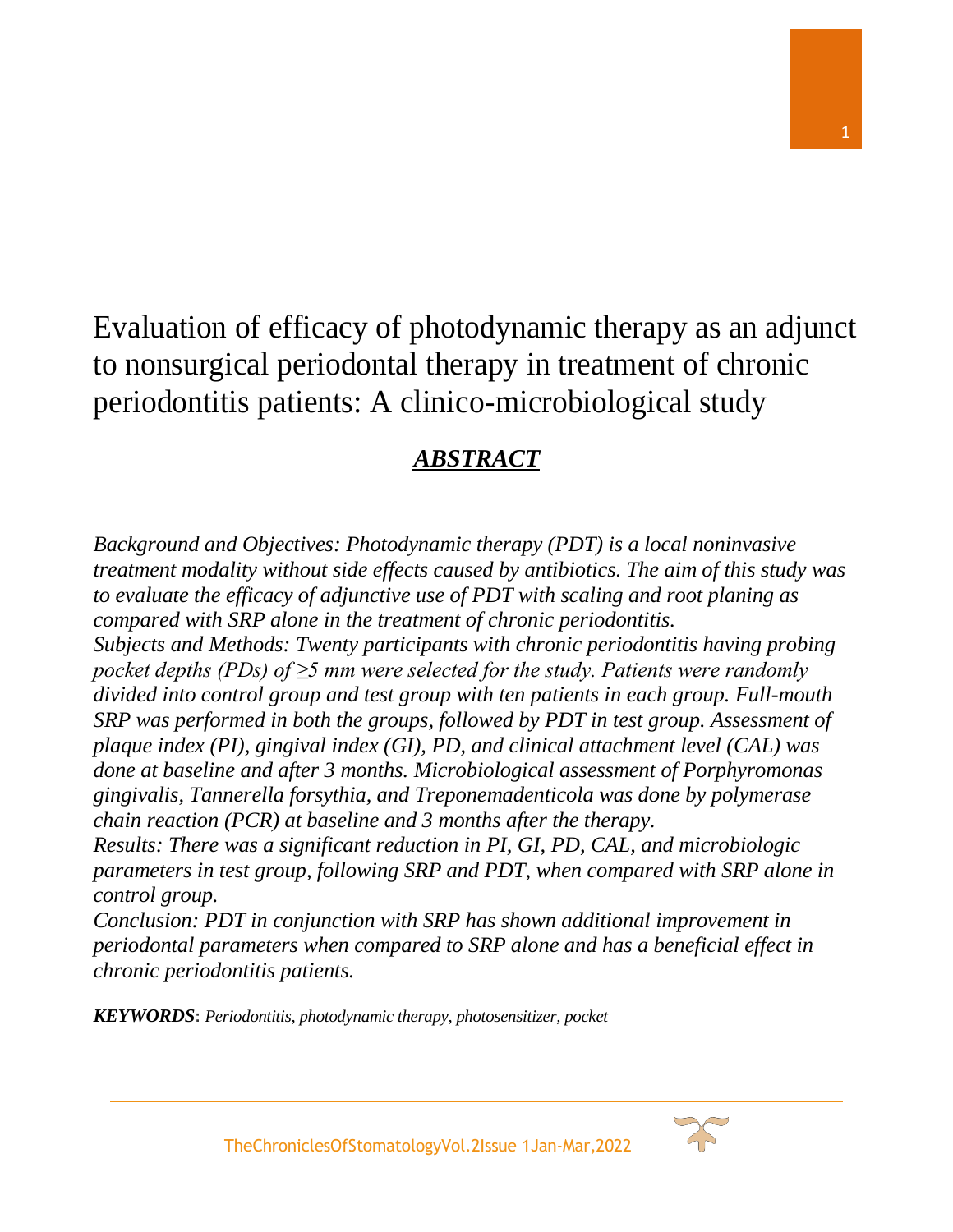*Periodontitis is a multifactorial disease associated with loss of supporting structures of the tooth caused by certain periodontopathogenic bacteria and/or extracellular macromolecules as well. [\[1\]](https://www.ijdr.in/article.asp?issn=0970-9290;year=2016;volume=27;issue=5;spage=483;epage=487;aulast=Raj#ref1)*

*In the management of periodontally involved teeth, the current concepts are based on mechanical scaling and root planing (SRP) to remove bacterial deposits, calculus, and diseased cementum. However, removal of plaque and reduction of the number of infectious cells by mechanical SRP can be impaired in sites with difficult access. [\[2\]](https://www.ijdr.in/article.asp?issn=0970-9290;year=2016;volume=27;issue=5;spage=483;epage=487;aulast=Raj#ref2) The efficacy of the classical antiseptic/antibiotic approach is limited by the development of bacterial resistance which can account for unsatisfactory clinical outcomes. [\[3\]](https://www.ijdr.in/article.asp?issn=0970-9290;year=2016;volume=27;issue=5;spage=483;epage=487;aulast=Raj#ref3) As a result, there is pronounced interest and keenness in the development of alternatives to antimicrobial therapies. [\[1\]](https://www.ijdr.in/article.asp?issn=0970-9290;year=2016;volume=27;issue=5;spage=483;epage=487;aulast=Raj#ref1) Photodynamic therapy (PDT) involves the use of a photoactive dye (photosensitizer) that is activated by exposure to light of a specific wavelength in the presence of oxygen. [\[4\]](https://www.ijdr.in/article.asp?issn=0970-9290;year=2016;volume=27;issue=5;spage=483;epage=487;aulast=Raj#ref4) It could provide an alternative for targeting microbes directly at the site of infection, thus overcoming the problems associated with antimicrobials. [\[5\]](https://www.ijdr.in/article.asp?issn=0970-9290;year=2016;volume=27;issue=5;spage=483;epage=487;aulast=Raj#ref5) As the antimicrobial activity of photosensitizer is mediated by singlet oxygen, it has a direct effect on extracellular molecules, and the polysaccharides in extracellular polymeric matrix also are susceptible to photodamage. Antioxidant enzymes, such as superoxide dismutase and catalase, protect against some oxygen radicals but not against singlet oxygen. Both these activities that are not displayed by antibiotics represent a significant advantage of PDT. [\[6\]](https://www.ijdr.in/article.asp?issn=0970-9290;year=2016;volume=27;issue=5;spage=483;epage=487;aulast=Raj#ref6)*

*The aim of the present study was to evaluate the efficacy of PDT as an adjunct to nonsurgical periodontal therapy (SRP) in the treatment of chronic periodontitis patients both clinically and microbiologically.*

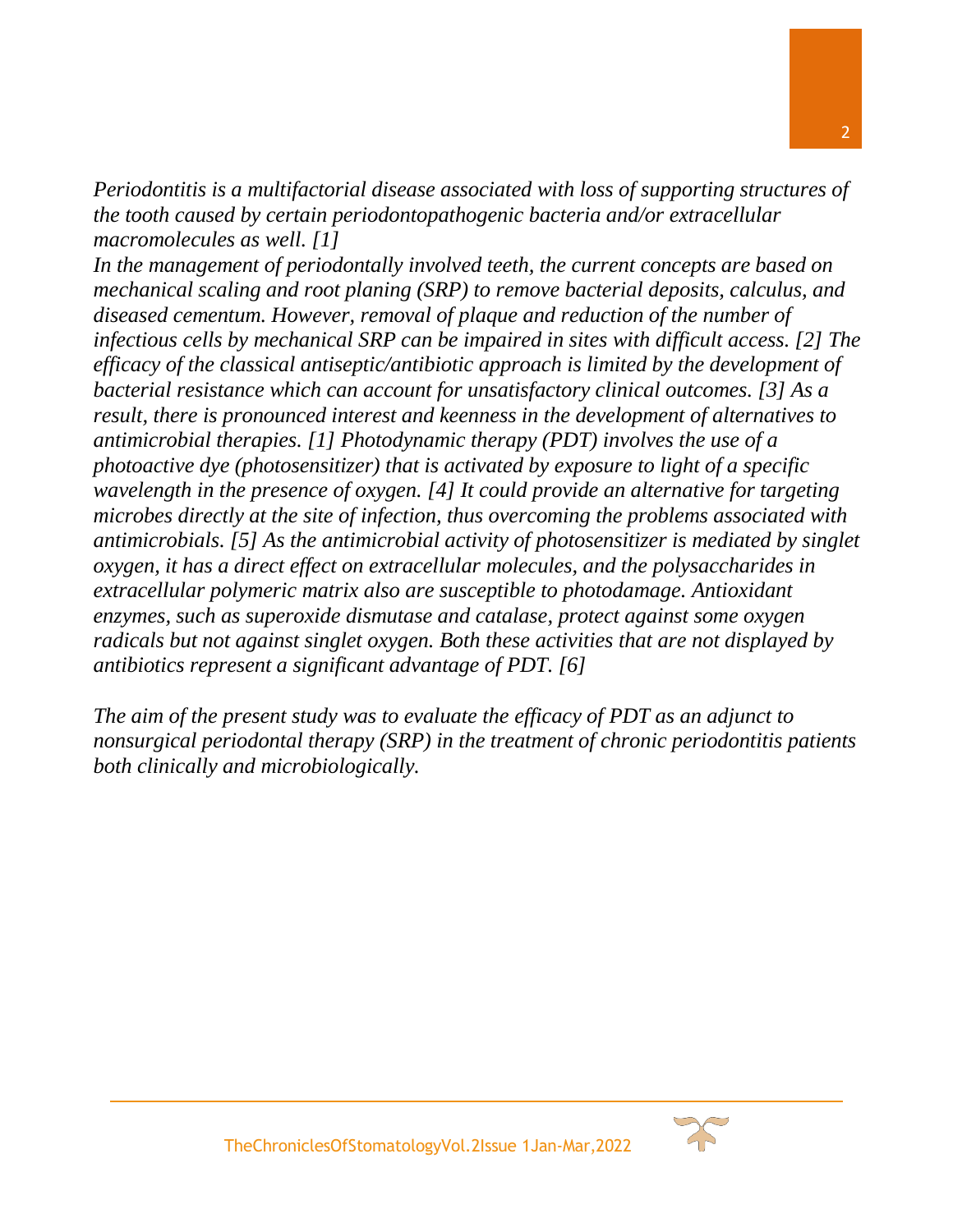# **SUBJECTS AND METHODS**

This was a randomized, controlled clinical trial undertaken to evaluate the efficacy of PDT as an adjunct to nonsurgical periodontal therapy (SRP) in the treatment of chronic periodontitis patients. The study population included twenty patients diagnosed with chronic periodontitis, aged 35-50 years from the outpatient section, Department of Periodontics, St. Joseph Dental College, Eluru, between June 2014 and June 2015.

Approval of the study was obtained from the Institutional Ethics Committee, and informed consent was taken from all the participants before commencing the study. Patients who were willing to take part in the study, patients with more than 16 natural teeth, chronic periodontitis patients having a pocket depth (PD) of ≥5 mm, and patients with no history of allergies were included in the study. Exclusion criteria were pregnant and lactating women, patients having teeth with endo-perio lesions, patients using tobacco or tobacco-related products, patients on antibiotics within 3 months prior to the study, patients having systemic diseases such as diabetes mellitus, hypertension, bleeding disorders, hyperparathyroidism, and compromised medical conditions, patients who underwent periodontal surgery, restorative procedures, and tooth extraction adjacent to either of the test area in the previous 3 months, long-term therapy with medications within a month prior to enrollment that could affect periodontal status or healing, and patient's medical or dental therapy that could have an impact on the subject's ability to complete the study.

Patient's general examination and full-mouth periodontal examination were carried out, followed by fabrication of acrylic stents for the measurement of PDs [\[Figure 1\]](https://www.ijdr.in/viewimage.asp?img=IndianJDentRes_2016_27_5_483_195622_f1.jpg) and [\[Figure 2\]](https://www.ijdr.in/viewimage.asp?img=IndianJDentRes_2016_27_5_483_195622_f2.jpg) in the test sites during the study. Chronic periodontitis patients were divided by coin toss method into two groups, i.e., test group (SRP, followed by local application of photosensitizer, i.e., toluidine blue dye and activation with the light source) and control group (only scaling and root planing).



**Figure 1: Preoperative probing depth measurement with occlusal stent**



**Figure 2: Postoperative probing depth measurement with occlusal stent using Williams probe**

The parameters recorded were plaque index (PI), gingival index (GI), probing depth, and clinical attachment level (CAL). Subgingival plaque samples were collected using a Gracey curette by inserting it subgingivally into the deepest portion of the periodontal pocket along the long axis of the tooth and moved coronally by scraping the root surface [\[Figure 3\].](https://www.ijdr.in/viewimage.asp?img=IndianJDentRes_2016_27_5_483_195622_f3.jpg) The samples were stored in tris-ethylenediaminetetraacetic acid medium and sent for performing

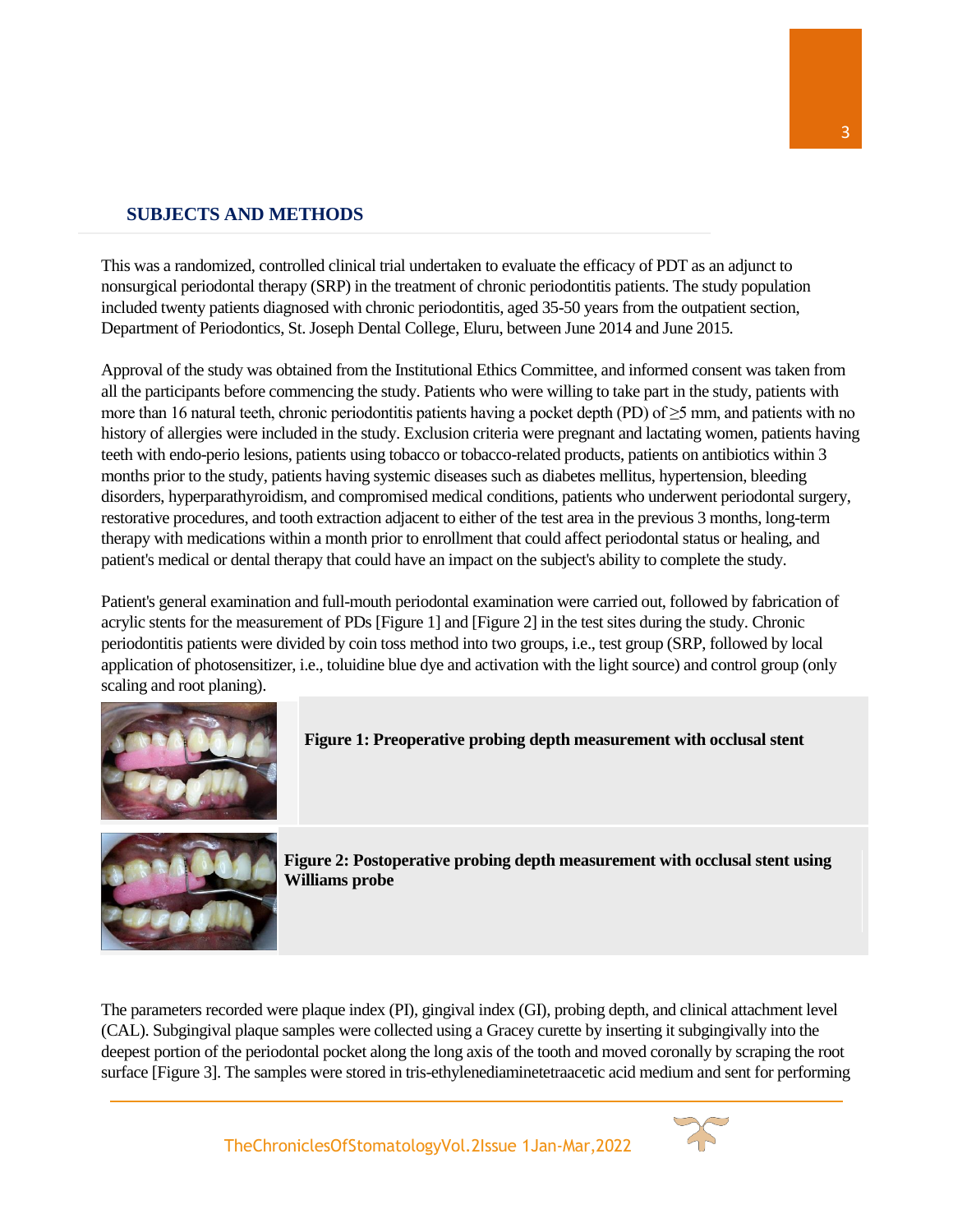PCR.



**Figure 3: Plaque sample collection with 4R/4L universal curette**

Photosensitizer (toluidine blue) (photo-activated disinfection [PAD] plus viscous solution, Denfotex Research Ltd.,) was applied with a subgingival cannula to the instrumented sites [\[Figure 4\],](https://www.ijdr.in/viewimage.asp?img=IndianJDentRes_2016_27_5_483_195622_f4.jpg) starting from the apical end of the pocket and moving coronally to avoid entrapment of air bubbles. One minute later, pocket was rinsed thoroughly with sterile saline to remove the excess photosensitizer. Immediately after rinsing, the light source (PAD [Lit 600], Apoza, Taiwan), with 635 nm wavelength and 0.5 W of power output, equipped with a probe tip, was placed at the depth of the pocket [\[Figure 5\]](https://www.ijdr.in/viewimage.asp?img=IndianJDentRes_2016_27_5_483_195622_f5.jpg) and moved circumferentially around the tooth for 60 s, according to the manufacturer's instructions.

| <b>Figure 4: Application of photosensitizer</b> |
|-------------------------------------------------|
| <b>Figure 5: Activation with light</b>          |



4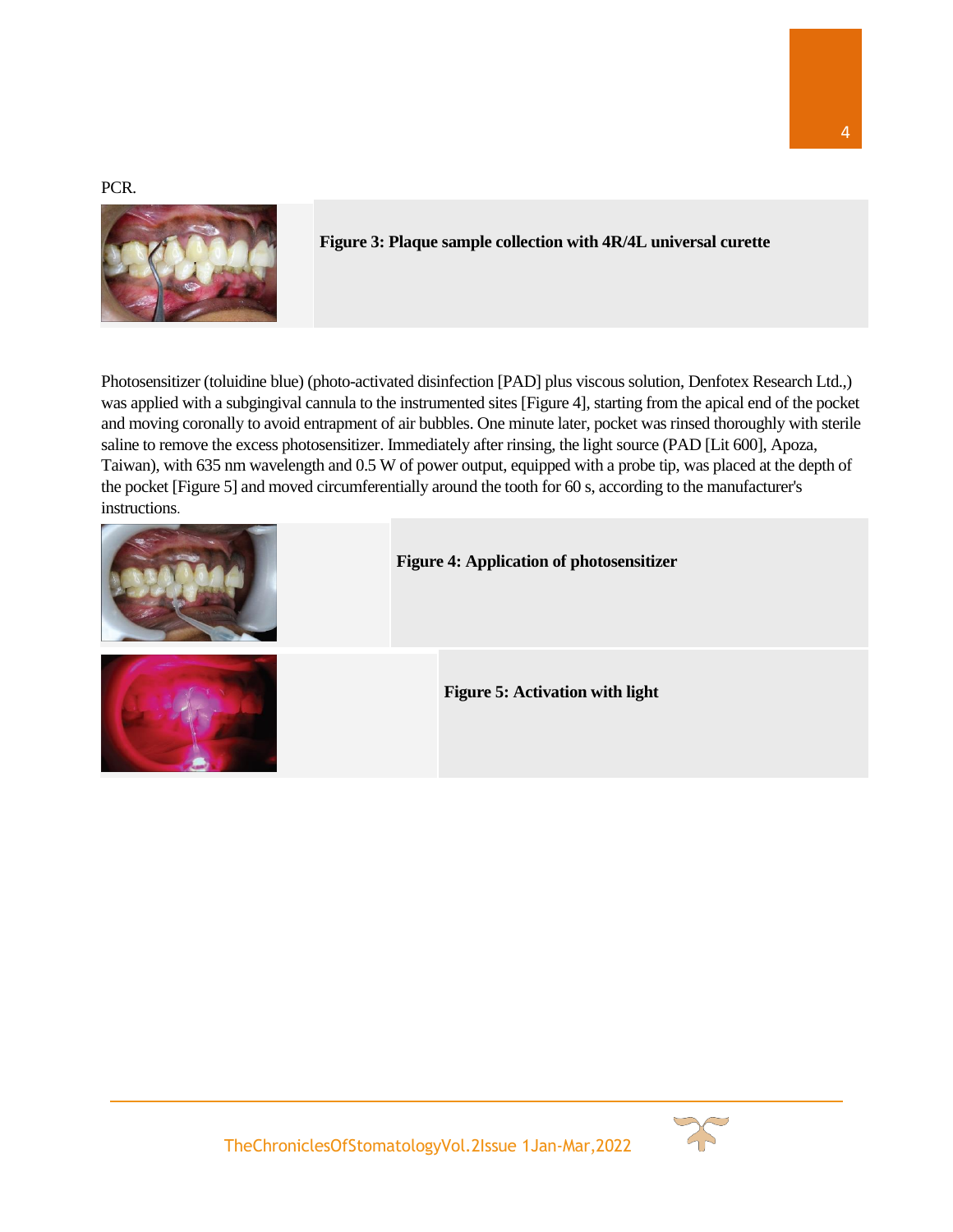# **STATISTICAL ANALYSIS**

The means and standard deviations were calculated for all clinical parameters of both groups. Paired t-test has been used to find the significance of study parameters within each group. The data collected were assessed using statistical software (GraphPad Prism 6 software, GraphPad Software, Inc., CA, USA).

#### **RESULTS**

A total of twenty subjects (12 females and 8 males) were included in the study.

On assessment of the clinical parameters, there was a statistically significant reduction in PI and GI values from baseline to 3 months [\[Table 1\]](https://www.ijdr.in/viewimage.asp?img=IndianJDentRes_2016_27_5_483_195622_t6.jpg) and Graph 1].



Graph 1: Baseline and postoperative values of plaque index and gingival index

[\[Table 2\]](https://www.ijdr.in/viewimage.asp?img=IndianJDentRes_2016_27_5_483_195622_t7.jpg) shows the results of control group, in which probing depth showed a statistically significant reduction after 3 months ( $p < 0.0001$ ), whereas values for CAL were statistically nonsignificant ( $P < 0.5086$ ). The PCR results of control group for Treponemadenticola (Td), Porphyromonas gingivalis (Pg), and Tannerella forsythia (Tf) were not statistically significant [\[Table 2\]](https://www.ijdr.in/viewimage.asp?img=IndianJDentRes_2016_27_5_483_195622_t7.jpg) and Graph 2].

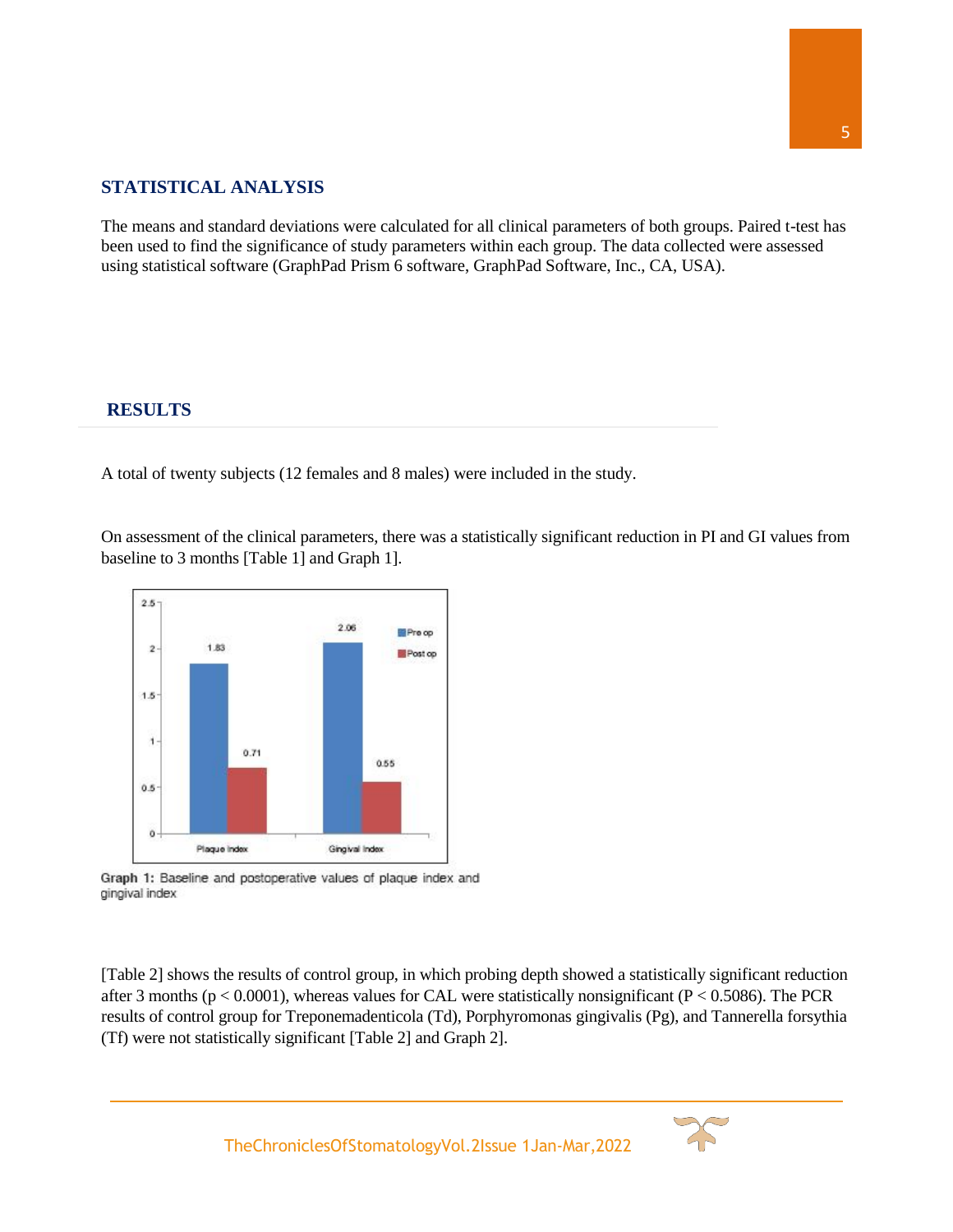| Comparison |               | p                                      |               |             |
|------------|---------------|----------------------------------------|---------------|-------------|
| between    |               | Preoperative Postoperative Differ from | preoperative  |             |
| PI         | $1.83 + 0.40$ | $0.71 + 0.37$                          | $1.12 + 0.03$ | $0.0001 S*$ |
| GI         | $2.06 + 0.39$ | $0.55 + 0.22$                          | $1.51 + 0.17$ | $0.0001 S*$ |

#### **Table 1: Plaque index and gingival index**

P<0.05, GI=Gingival index, PI=Plaque index, SD=Standard deviation

| <u>Parameters</u> |              | Mean±SD                                                                   |              |                        |
|-------------------|--------------|---------------------------------------------------------------------------|--------------|------------------------|
|                   |              | Preoperative Postoperative Differ from                                    | preoperative |                        |
| PD                | $5.9 + 0.99$ | $5.0 + 0.66$                                                              | $0.9 + 0.33$ | $0.0001S*$             |
| CAL               | $4.5 + 1.08$ | $4.3 + 0.94$                                                              | $0.2 + 0.14$ | 0.5086 NS <sup>t</sup> |
| Td                | $0.7 + 0.48$ | $0.6 + 0.51$                                                              | $0.1 + 0.03$ | 0.5911 NST             |
| Pg                | $0.9 + 0.31$ | $0.7 + 0.48$                                                              | $0.2 + 0.17$ | 0.1679 NST             |
| Τf                | $0.8 + 0.42$ | $0.7 + 0.48$                                                              | $0.1 + 0.06$ | 0.3434 NST             |
|                   |              | TNS=Not significant, SD=Standard deviation, CAL=Clinical attachment level |              |                        |

**CONTRACTOR** 

PD=Probing depth, Td=Treponema denticola, Pg=Porphyromonas gingivalis, Tf=Tannerella forsythia and S=Significant



Graph 2: Baseline and postoperative values of pocket depth, clinical attachment level, and microbiological parameters in control group

The results of test group for probing depth and CAL showed statistically significant values  $p < 0.0001$  and  $p <$ 0.0038, respectively. The PCR results of test group for Td, Pg, and Tf were statistically significant [\[Table 3\]](https://www.ijdr.in/viewimage.asp?img=IndianJDentRes_2016_27_5_483_195622_t8.jpg) and Graph 3].

**group**

| <b>Parameters</b> | Mean <b>+SD</b> |                                   |                             |              |                                                          |
|-------------------|-----------------|-----------------------------------|-----------------------------|--------------|----------------------------------------------------------|
|                   |                 | <b>Preoperative Postoperative</b> | Differ from<br>preoperative |              | Table 3: Clinical and microbiological parameters in test |
| <b>PD</b>         | $6.0 + 1.1$     | $4.3 + 0.94$                      | $1.7 + 0.16$                | $0.0001 S^*$ | group                                                    |
| CAL               | $5.5 + 1.4$     | $4.5 + 0.84$                      | $1.0 + 0.56$                | $0.0038S^*$  |                                                          |
| Td                | $0.7 + 0.44$    | $0.3 + 0.5$                       | $0.4 + 0.06$                | $0.0368S^*$  |                                                          |
| Pg                | $0.8 + 0.42$    | $0.2 + 0.42$                      | $0.6 + 0.00$                | $0.0051S^*$  |                                                          |
| Τf                | $0.6 + 0.51$    | $0.2 + 0.42$                      | $0.4 + 0.09$                | $0.0368S^*$  |                                                          |

**Table 2: Clinical and microbiological parameters in control** 

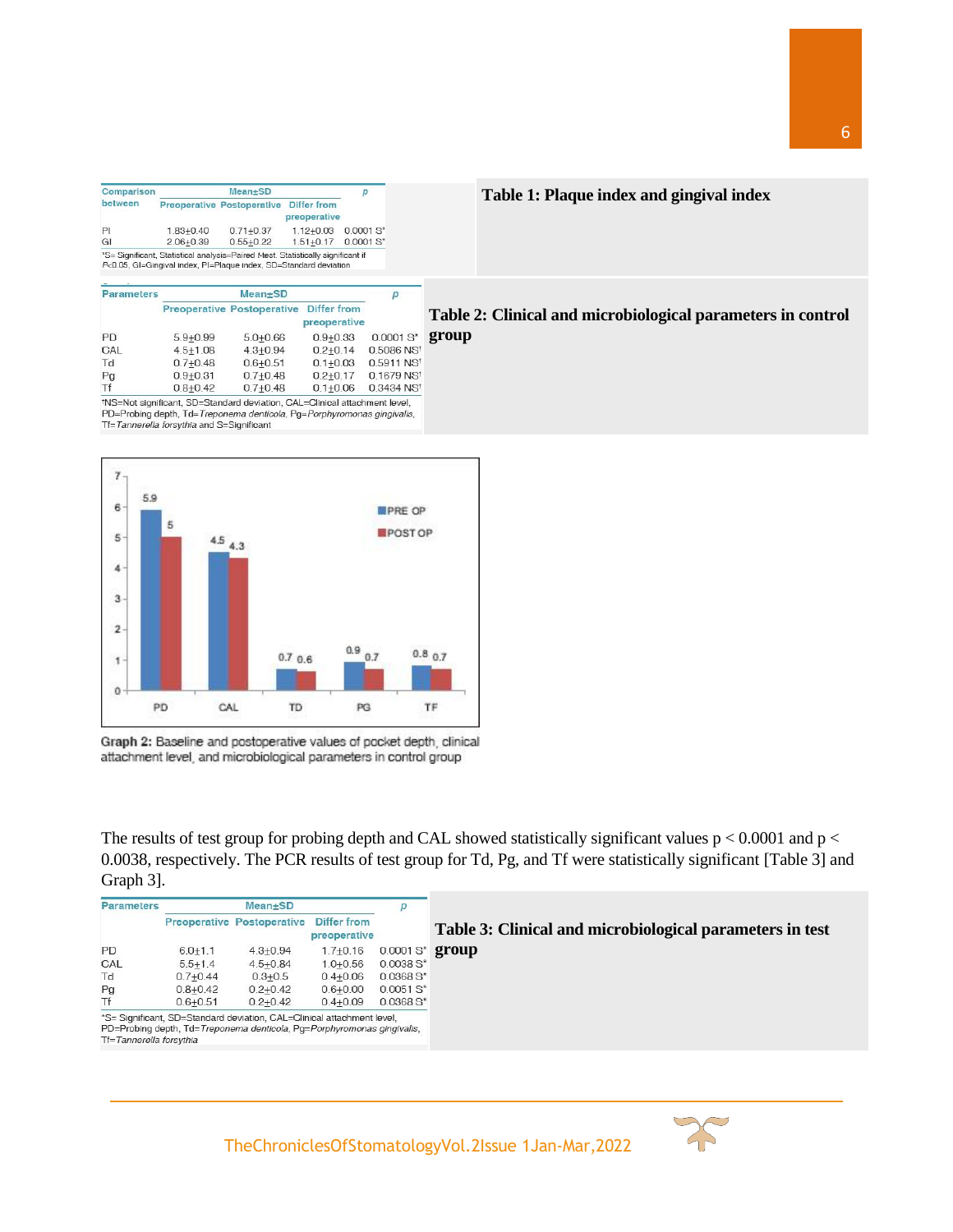

Graph 3: Baseline and postoperative values of pocket depth, clinical attachment level, and microbiological parameters in test group

#### **DISCUSSION**



There was a significant reduction in PI values in both the groups from baseline to follow-up visits. P values are as follows: For control group,  $p = 0.0001$  and for test group,  $p = 0.0001$ . This can be attributed to the fact that there was a reduction in supragingival plaque after SRP and oral hygiene instructions received during preliminary visits. The results of this study were consistent with Sato et al. [\[7\]](https://www.ijdr.in/article.asp?issn=0970-9290;year=2016;volume=27;issue=5;spage=483;epage=487;aulast=Raj#ref7) and Cugini et al. [\[8\]](https://www.ijdr.in/article.asp?issn=0970-9290;year=2016;volume=27;issue=5;spage=483;epage=487;aulast=Raj#ref8) There was a significant reduction in GI scores in both the groups ( $p = 0.0001$ ). This may be due to elimination of local etiological factors which harbor numerous pathogenic strains. This was in accordance with Becker et al., [\[9\]](https://www.ijdr.in/article.asp?issn=0970-9290;year=2016;volume=27;issue=5;spage=483;epage=487;aulast=Raj#ref9) Boretti et al., [\[10\]](https://www.ijdr.in/article.asp?issn=0970-9290;year=2016;volume=27;issue=5;spage=483;epage=487;aulast=Raj#ref10) and Cugini et al. [\[8\]](https://www.ijdr.in/article.asp?issn=0970-9290;year=2016;volume=27;issue=5;spage=483;epage=487;aulast=Raj#ref8) The difference in mean probing PD reduction was significant in the test group when compared to control group, i.e.,  $p = 0.0007$ . This was due to the beneficial effect of low-level laser therapy on tissue healing, including augmentation of collagen synthesis, reduced healing time, and diminution of the size of the wound. This was in accordance with Andersen et al., [\[11\]](https://www.ijdr.in/article.asp?issn=0970-9290;year=2016;volume=27;issue=5;spage=483;epage=487;aulast=Raj#ref11) Braun et al., [\[12\]](https://www.ijdr.in/article.asp?issn=0970-9290;year=2016;volume=27;issue=5;spage=483;epage=487;aulast=Raj#ref12) Sigusch et al., [\[13\]](https://www.ijdr.in/article.asp?issn=0970-9290;year=2016;volume=27;issue=5;spage=483;epage=487;aulast=Raj#ref13) Berakdar et al., [\[14\]](https://www.ijdr.in/article.asp?issn=0970-9290;year=2016;volume=27;issue=5;spage=483;epage=487;aulast=Raj#ref14) and Alwaeli et al. [\[15\]](https://www.ijdr.in/article.asp?issn=0970-9290;year=2016;volume=27;issue=5;spage=483;epage=487;aulast=Raj#ref15)

The difference in mean clinical attachment gain was significant in the test group ( $p = 0.0038$ ), but not significant in the control group ( $p = 0.5086$ ). This CAL gain was may be due to the effectiveness of SRP. There was a slight but

TheChroniclesOfStomatologyVol.2Issue 1Jan-Mar,2022



 $\overline{\mathbf{top}}$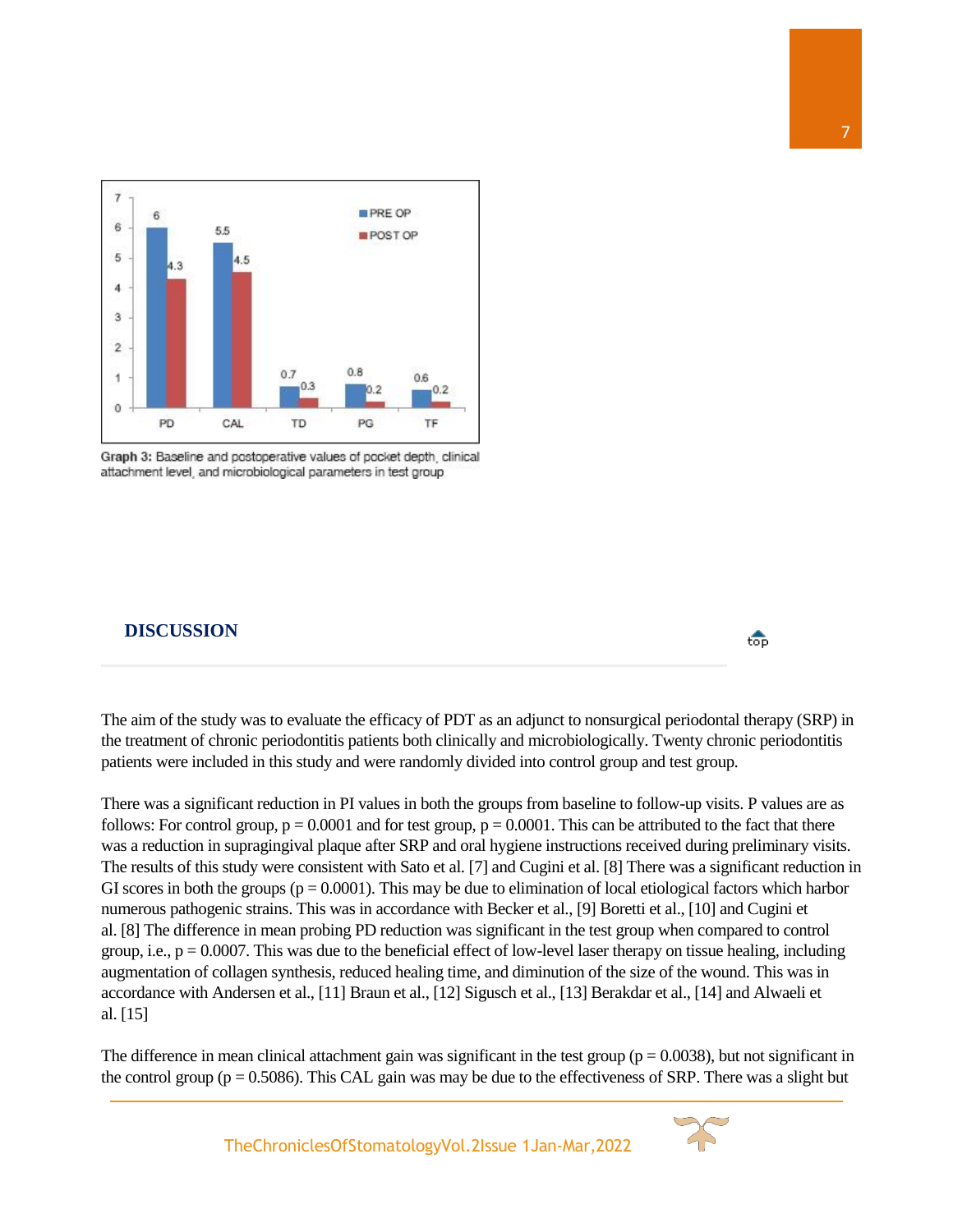not statistically significant gain in mean CAL levels in test group when compared to the control group, i.e.,  $p =$ 0.063. This was in accordance with Braun et al., [\[12\]](https://www.ijdr.in/article.asp?issn=0970-9290;year=2016;volume=27;issue=5;spage=483;epage=487;aulast=Raj#ref12) Sigusch et al., [\[13\]](https://www.ijdr.in/article.asp?issn=0970-9290;year=2016;volume=27;issue=5;spage=483;epage=487;aulast=Raj#ref13) and Berakdar et al. [\[14\]](https://www.ijdr.in/article.asp?issn=0970-9290;year=2016;volume=27;issue=5;spage=483;epage=487;aulast=Raj#ref14) There was a significant reduction in microbial levels in the test groups, i.e.,  $p = 0.0368$ ,  $p = 0.0051$ , and  $p = 0.0368$  for Td, Pg, and Tf, respectively; this was may be due to highly reactive oxygen species, in particular, singlet oxygen, that can damage a wide variety of proteins, lipids, and carbohydrates. This was in accordance with the study conducted by Braham et al. [\[16\]](https://www.ijdr.in/article.asp?issn=0970-9290;year=2016;volume=27;issue=5;spage=483;epage=487;aulast=Raj#ref16)

The limitation of this study includes short-term duration of evaluation, small sample size, and single session of exposure.

# **CONCLUSION**

Within these 3 months clinical trial, the data suggest that SRP combined with PDT has a significantly better and prolonged effect compared to SRP alone. PDT can be effective as an adjunct to mechanical therapy in the treatment of chronic periodontitis. Further, randomized long-term clinical studies and meta-analyses are necessary to demonstrate the beneficial effect of antimicrobial PDT and in comparison with conventional methods.

## **Financial support and sponsorship**

Nil.

## **Conflicts of interest**

There are no conflicts of interest.

#### **REFERENCES:**

- [1.](https://www.ijdr.in/article.asp?issn=0970-9290;year=2016;volume=27;issue=5;spage=483;epage=487;aulast=Raj#ft1) Malik R, Manocha A, Suresh DK. Photodynamic therapy A strategic review. Indian J Dent Res 2010;21:285-91.
- [2.](https://www.ijdr.in/article.asp?issn=0970-9290;year=2016;volume=27;issue=5;spage=483;epage=487;aulast=Raj#ft2) Rajesh S, Koshi E, Philip K, Mohan A. Antimicrobial photodynamic therapy: An overview. J Indian SocPeriodontol 2011;15:323-7.
- [3.](https://www.ijdr.in/article.asp?issn=0970-9290;year=2016;volume=27;issue=5;spage=483;epage=487;aulast=Raj#ft3) Giannelli M, Formigli L, Lorenzini L, Bani D. Combined photoablative and photodynamic diode laser therapy as an adjunct to non-surgical periodontal treatment: A randomized split-mouth clinical trial. J ClinPeriodontol 2012;39:962-70.

TheChroniclesOfStomatologyVol.2Issue 1Jan-Mar,2022



top